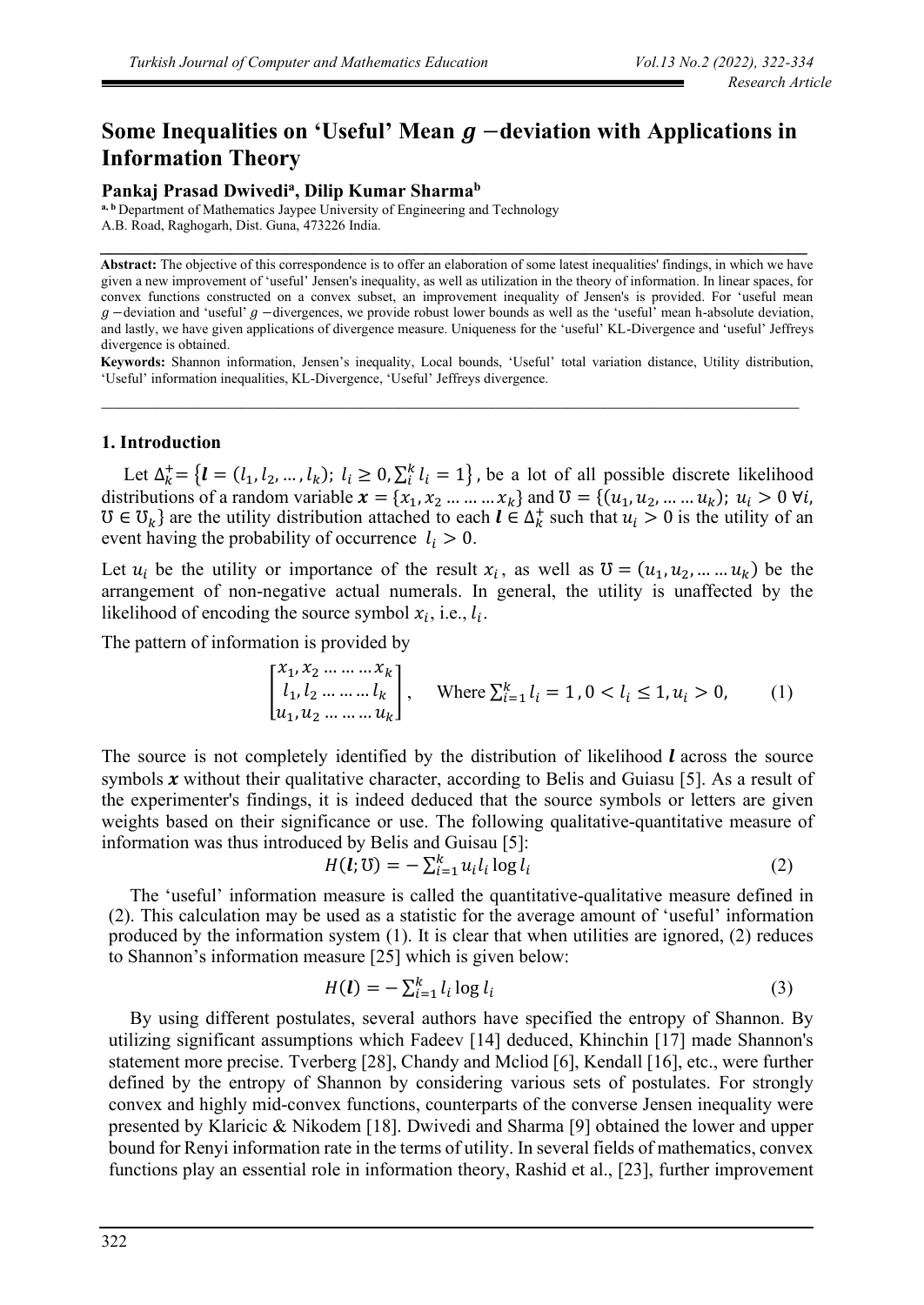of Jensen's inequality given by Dragomir [10], Ge-Jile et al. [15], and Sayyari, [24], the function is very important for the study of optimization problems, where it has many beneficial properties. Jeffreys-Renyi type divergences and Jensen-Renyi induced by convex functions and represented by Kluza [19], also, Kumari & Sharma [20] given 'useful' non-symmetric divergence for some cases.

Suppose g be a convex function on R, and also R be the convex subset of linear space  $\mathcal{T}$ . If  $l = (l_1, ..., l_k)$  is the sequence of chance distribution with utility distribution  $\mathfrak{V} =$  $\{(u_1, u_2, \dots, u_k); u_i > 0 \forall i\}$  and  $\mathbf{x} = (x_1, \dots, x_k) \in \mathbb{R}^k$ , in this case, following 'useful' Jensen's inequality holds:

$$
g\left(\frac{\sum_{i=1}^{k} u_{i} u_{i} \chi_{i}}{\sum_{i=1}^{k} u_{i} u_{i}}\right) \le \frac{\sum_{i=1}^{k} u_{i} u_{i} g(x_{i})}{\sum_{i=1}^{k} u_{i} u_{i}}.
$$
\n(4)

It may be noted that when utilities are  $u_i = 1$ , then (4) reduces to Jensen's inequality. The inequality of Jensen is very significant of all inequalities because it has many mathematical and statistical applications and its special cases are several other well-known inequalities such as Holder's inequality, Cauchy's inequality, AGH inequalities, etc.

We have provided the following 'useful' refinement of (4):

$$
g\left(\frac{\sum_{i=1}^{k} u_{i} l_{i} x_{i}}{\sum_{i=1}^{k} u_{i} l_{i}}\right) \leq \frac{\sum_{i_{1}, \dots, i_{t+1}=1}^{k} u_{i_{1}} l_{i_{1}} \dots u_{i_{t+1}} l_{i_{t+1}}}{\sum_{i=1}^{k} u_{i} l_{i}} g\left(\frac{x_{i_{1}} + \dots + x_{i_{t+1}}}{t+1}\right)
$$
  

$$
\leq \frac{\sum_{i_{1}, \dots, i_{t}=1}^{k} u_{i_{1}} l_{i_{1}} \dots u_{i_{t}} l_{i_{t}}}{\sum_{i=1}^{k} u_{i} l_{i}} g\left(\frac{x_{i_{1}} + \dots + x_{i_{t}}}{t}\right)
$$
  

$$
\leq \dots \leq \frac{\sum_{i=1}^{k} u_{i} l_{i} g(x_{i})}{\sum_{i=1}^{k} u_{i} l_{i}} \tag{5}
$$

for  $\bm{l} = (l_1, ..., l_k) \in \Delta_k^+, x = (x_1, ..., x_k) \in R^k, \mathbb{U} = (u_1, ..., u_k) \in \mathbb{U}_k$  and  $t \geq 1$ .

The above measure (5) reduces to results which were obtained in 1989, by Pecaric and Dragomir [22], when utilities are ignored i.e.,  $u_i = 1$ .

If  $r_1, ..., r_t \ge 0$  with  $\sum_{q=1}^t r_q = 1$ , then we have the following refinement:

$$
g\left(\frac{\sum_{i=1}^{k} u_{i}l_{i}x_{i}}{\sum_{i=1}^{k} u_{i}l_{i}}\right) \leq \frac{\sum_{i_{1},\dots,i_{t}=1}^{k} u_{i_{1}}l_{i_{1}}\dots u_{i_{t}}l_{i_{t}}}{\sum_{i=1}^{k} u_{i}l_{i}} g\left(\frac{x_{i_{1}} + \dots + x_{i_{t}}}{t}\right)
$$
  

$$
\leq \frac{\sum_{i_{1},\dots,i_{t}=1}^{k} u_{i_{1}}l_{i_{1}}\dots u_{i_{t}}l_{i_{t}}}{\sum_{i=1}^{k} u_{i}l_{i}} g(r_{1}x_{i_{1}} + \dots + r_{t}x_{i_{t}})
$$
  

$$
\leq \frac{\sum_{i=1}^{k} u_{i}l_{i}g(x_{i})}{\sum_{i=1}^{k} u_{i}l_{i}} \qquad (6)
$$

Where  $1 \le t \le k$ , when utilities are ignored i.e.,  $u_i = 1$ , then (6) is reduced to Jensen's inequality.

An improvement of the following Jensen's inequality:

$$
g\left(\frac{\sum_{q=1}^{k} u_q l_q x_q}{\sum_{q=1}^{k} u_q l_q}\right)
$$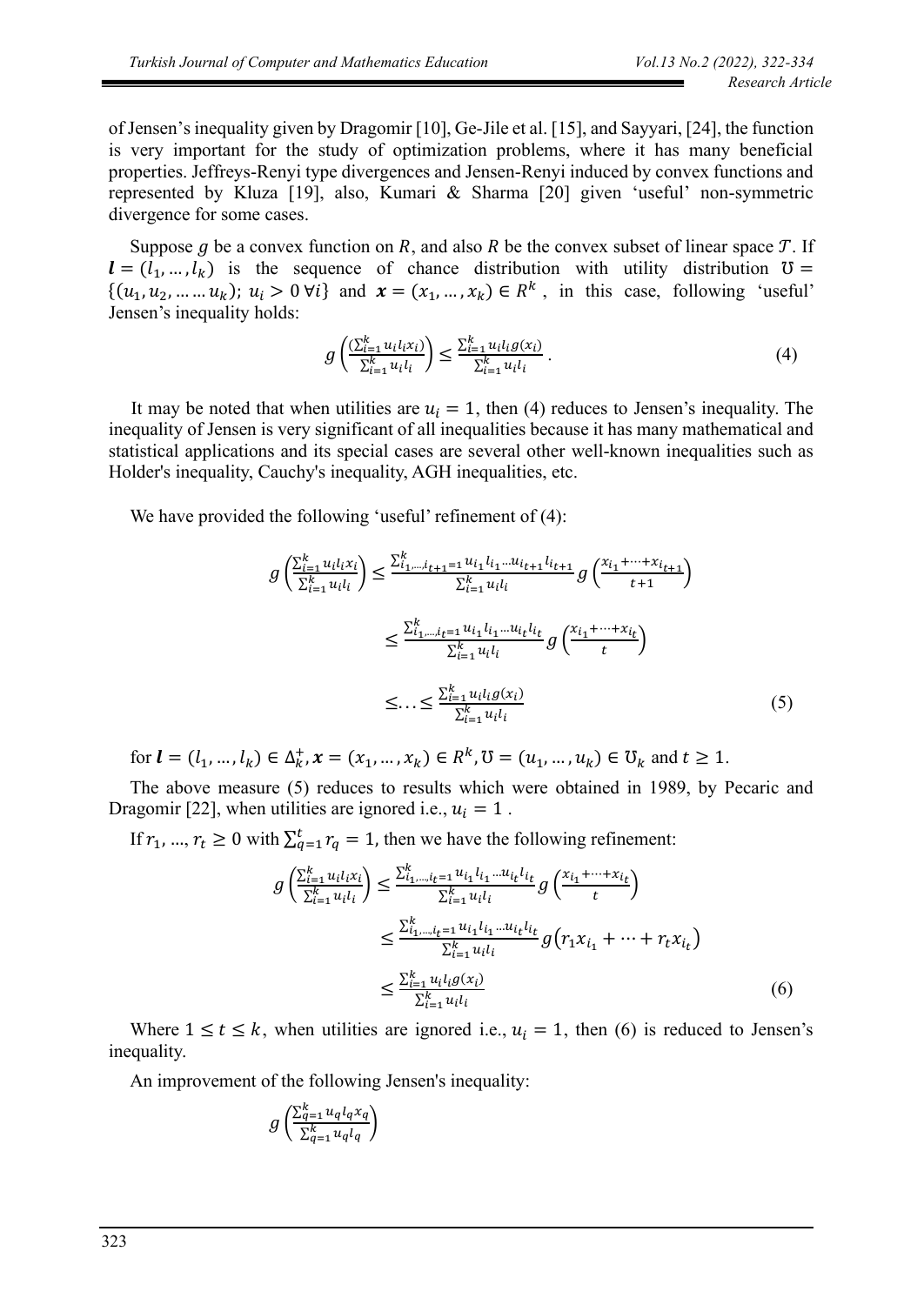$$
\leq \min_{t \in \{1,2,...k\}} \left[ (1 - u_t l_t) g\left( \frac{\frac{\sum_{q=1}^k u_q l_q x_q}{\sum_{q=1}^k u_q l_q} - u_t l_t x_t}{1 - u_t l_t} \right) + u_t l_t g(x_t) \right]
$$
\n
$$
\leq \frac{1}{k} \left[ \sum_{t=1}^k (1 - u_t l_t) g\left( \frac{\frac{\sum_{q=1}^k u_q l_q x_q}{\sum_{q=1}^k u_q l_q} - u_t l_t x_t}{1 - u_t l_t} \right) + \frac{\sum_{t=1}^k u_t l_t g(x_t)}{\sum_{t=1}^k u_t l_t} \right]
$$
\n
$$
\leq \max_{t \in \{1,2,...k\}} \left[ (1 - u_t l_t) g\left( \frac{\frac{\sum_{q=1}^k u_q l_q x_q}{\sum_{q=1}^k u_q l_q} - u_t l_t x_t}{1 - u_t l_t} \right) + u_t l_t g(x_t) \right]
$$
\n
$$
\leq \frac{\sum_{q=1}^k u_q l_q g(x_q)}{\sum_{q=1}^k u_q l_q} \tag{7}
$$

We will call the above inequality as 'useful' Jensen's inequality, where  $g$ ,  $x_t$ , and  $u_t l_t$  as above given, and after utilities are ignored i.e.,  $u_i = 1$ , then (7) reduces to Jensen's inequalities.

A large body of work on Jensen's inequality and its various extensions, modifications, equivalents, and converse findings See, for example, [1,2,3,4,9,10,12,21,22] and [16,17] and also given by Simic [26], Tapus, and Popescu [27].

We provide purification of Inequality of Jensen's related through the functionals that are general in Section 2. We also currently acquired for 'useful' mean  $q$  -deviation of lower bound as well as the 'useful' mean  $h$  –absolute deviation in Section 3. last Section 4 has provided applications for 'useful'  $g$  -divergence measures in information theory, and Applications for norms especially for KL-divergence,  $\chi^2$  – divergence, Absolute divergence, the 'useful' Jeffreys divergence, total variation divergence, etc. For the 'useful'  $g$  -divergences and 'useful' mean  $g$  –deviation, the bounds obtained are superior as compared to the bounds which are presented by Dragomir [11].

#### **2. New improvements**

In the real linear space T, suppose that R is a convex subset, also let  $g: R \to \mathbb{R}$  is a convex function on R. If  $l_i > 0$ , with  $\sum_{i=1}^{k} l_i = 1$  where  $1 \le i \le k$  and  $x_i \in R$ , then we write  $\overline{E} =$  $\{1,2,\ldots,k\}\(E(\neq \emptyset)$  for any nonempty subset E of  $\{1,2,\ldots,k\}$  and define  $\Psi_E = \sum_{i \in E}^k l_i$  and  $\overline{\Psi}_E = \Psi_{\overline{E}} = \sum_{q \in \overline{E}} l_q = 1 - \sum_{i \in E}^k l_i$ . For the  $k$  -tuples  $\mathbf{x} = (x_1, x_2, ..., x_k)$ ,  $\mathbf{l} = (l_1, l_2, ..., l_k)$ , the convex function g and  $\mathcal{U} = \{(u_1, u_2, ..., u_k); u_i > 0 \forall i\}$  utilities are attached to each  $l \in$  $\Delta_k^+$  shown before. We can define the following function

$$
A(g, \mathbf{l}, \mathbf{x}; E, \mathbf{U}) = \Psi_E g \left( \frac{1}{\Psi_E} \frac{\sum_{i \in E}^k u_i l_i x_i}{\sum_{i=1}^k u_i l_i} \right) + \overline{\Psi}_E g \left( \frac{1}{\overline{\Psi}_E} \frac{\sum_{q \in E}^k u_q l_q x_q}{\sum_{q=1}^k u_q l_q} \right) \tag{8}
$$

where we will use, for  $E \subseteq \{1,2,...k\}$  with  $E \neq \emptyset$  and  $E \neq \{1,2,...k\}$  here and everywhere also below:

It's worth noting that we have the function for  $E = \{t\}, t \in \{1,2,...,k\}.$ 

$$
A_t(g, \mathbf{l}, x; \mathbf{U}) = A(g, \mathbf{l}, x; \{t\}, \mathbf{U})
$$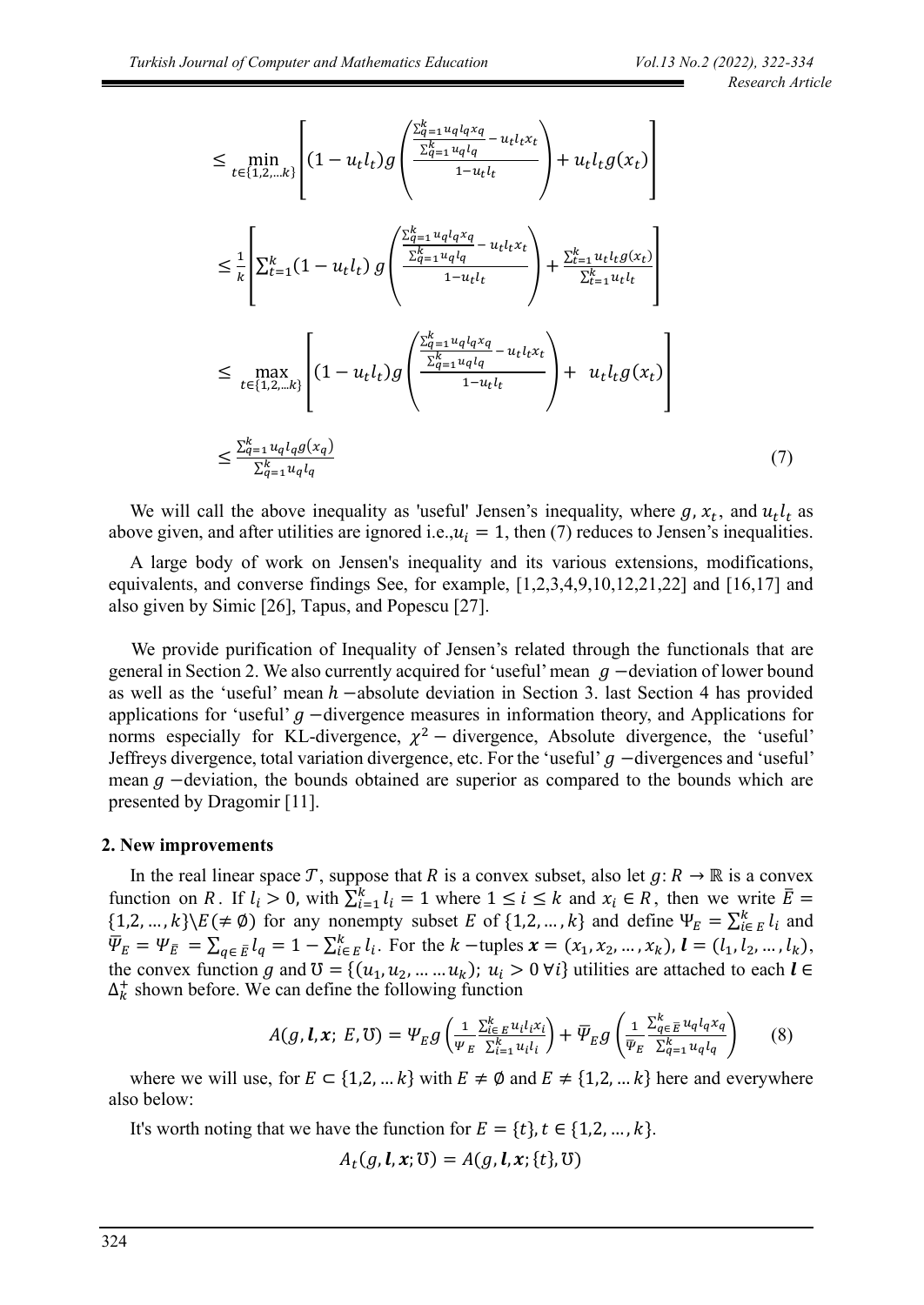$$
=u_t l_t g(x_t) + (1 - u_t l_t) g\left(\frac{\sum_{i=1}^k u_i l_i x_i - u_t l_t x_t}{1 - u_t l_t}\right) \tag{9}
$$

The above measure reduces to [11] when utilities aspects are ignored i.e.,  $u_i = 1$ .

**Theorem 1.** Suppose that  $g: R \to \mathbb{R}$  is a convex function on R and in the real linear space  $T$ , let R be a convex subset, and  $u_i > 0$  are the utilities attached to probabilities. For any nonempty subset  $E = \{1, 2, ..., k\}$ , if  $l_i > 0$ , with  $\sum_{i=1}^{k} l_i = 1$ , and  $x_i \in R$ , then we have

$$
\frac{\sum_{t=1}^{k} u_t l_t g(x_t)}{\sum_{t=1}^{k} u_t l_t} \ge A(g, \mathbf{l}, \mathbf{x}; E, \mathbf{U}) \ge g\left(\frac{\sum_{t=1}^{k} u_t l_t x_t}{\sum_{t=1}^{k} u_t l_t}\right) \tag{10}
$$

**Proof.** We have the convexity of the function g

$$
A(g, l, x; E, \mathbb{U}) = \Psi_E g \left( \frac{1}{\Psi_E} \frac{\sum_{i \in E}^k u_i l_i x_i}{\sum_{i=1}^k u_i l_i} \right) + \overline{\Psi}_E g \left( \frac{1}{\overline{\Psi}_E} \frac{\sum_{q \in E}^k u_q l_q x_q}{\sum_{q=1}^k u_q l_q} \right)
$$
  
\n
$$
\geq g \left[ \Psi_E \left( \frac{1}{\Psi_E} \frac{\sum_{i \in E}^k u_i l_i x_i}{\sum_{i=1}^k u_i l_i} \right) + \overline{\Psi}_E \left( \frac{1}{\overline{\Psi}_E} \frac{\sum_{q \in E}^k u_q l_q x_q}{\sum_{q=1}^k u_q l_q} \right) \right]
$$
  
\n
$$
\geq g \left( \frac{\sum_{i=1}^k u_t l_t x_t}{\sum_{i=1}^k u_t l_t} \right)
$$

This establishes the second 'useful' inequality in  $(10)$ , for any  $E$ .

We also have by the Jensen inequality

$$
\frac{\sum_{t=1}^{k} u_t l_t g(x_t)}{\sum_{t=1}^{k} u_t l_t} = \frac{\sum_{i \in E}^{k} u_i l_i g(x_i)}{\sum_{i=1}^{k} u_i l_i} + \frac{\sum_{q \in E}^{k} u_q l_q g(x_q)}{\sum_{q=1}^{k} u_q l_q}
$$
\n
$$
\geq \Psi_E g\left(\frac{1}{\Psi_E} \frac{\sum_{i \in E}^{k} u_i l_i x_i}{\sum_{i=1}^{k} u_i l_i}\right) + \overline{\Psi}_E g\left(\frac{1}{\Psi_E} \frac{\sum_{q \in E}^{k} u_q l_q x_q}{\sum_{q=1}^{k} u_q l_q}\right)
$$
\n
$$
= A(g, \mathbf{l}, \mathbf{x}; E, \mathbf{U})
$$

This establishes the first 'useful' inequality in  $(10)$ , for any E.

**Remark 1.** Here we notice that the inequality (10) may be expressed in the following ways:

$$
\frac{\sum_{t=1}^{k} u_t l_t g(x_t)}{\sum_{t=1}^{k} u_t l_t} \ge \max_{\emptyset \ne E \subset \{1, 2, \dots, k\}} A(g, \mathbf{l}, \mathbf{x}; E, \mathbf{U})
$$
(11)

and

$$
g\left(\frac{\sum_{t=1}^{k} u_t l_t x_t}{\sum_{t=1}^{k} u_t l_t}\right) \le \min_{\emptyset \ne E \subset \{1, 2, \dots k\}} A(g, \mathbf{l}, \mathbf{x}; E, \mathbf{U})
$$
(12)

These inequalities imply the following findings, using a somewhat more difficult technique of proof:

$$
\frac{\sum_{t=1}^{k} u_t l_t g(x_t)}{\sum_{t=1}^{k} u_t l_t} \ge \max_{t \in \{1, 2, \dots, k\}} A_t(g, \mathbf{l}, \mathbf{x}; \mathbf{U})
$$
\n(13)

and

$$
g\left(\frac{\sum_{t=1}^{k} u_t l_t x_t}{\sum_{t=1}^{k} u_t l_t}\right) \le \min_{t \in \{1, 2, \dots, k\}} A_t(g, \mathbf{l}, \mathbf{x}; \mathbb{U}) \tag{14}
$$

Furthermore, since

$$
\max_{\emptyset \neq E \subset \{1,2,\dots,k\}} A(g, \boldsymbol{l}, \boldsymbol{x}; E, \mathbb{U}) \ge \max_{t \in \{1,2,\dots,k\}} A_t(g, \boldsymbol{l}, \boldsymbol{x}; \mathbb{U})
$$

and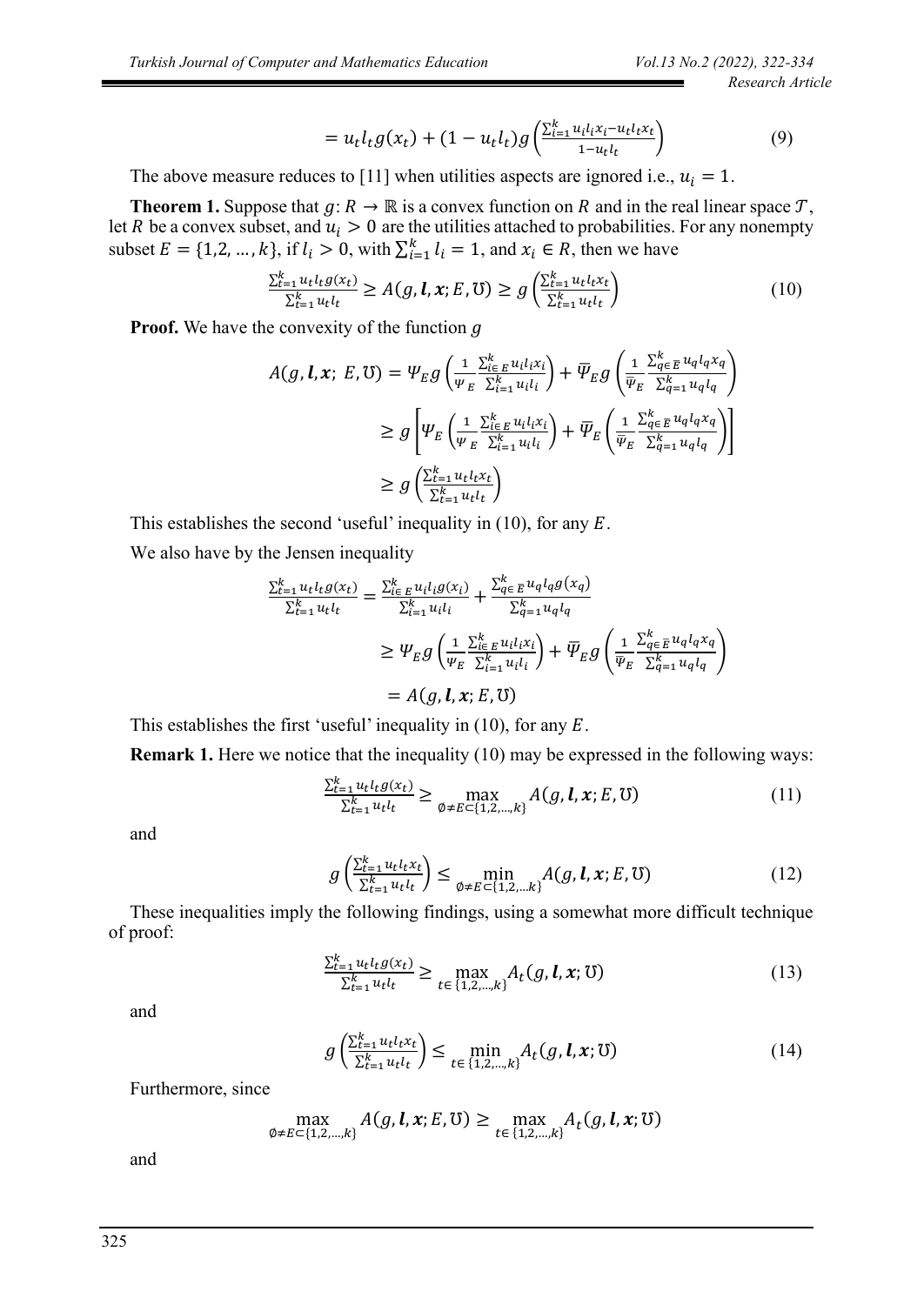$$
\min_{t\in\{1,2,\ldots,k\}}A_t(g,\boldsymbol{l},\boldsymbol{x};\mathbb{U})\geq \min_{\emptyset\neq E\subset\{1,2,\ldots,k\}}A(g,\boldsymbol{l},\boldsymbol{x};E,\mathbb{U})
$$

The resulting inequalities (11) and (12) are thus superior to the prior results from [11].

The case of uniform distribution, in which  $l_i = \frac{1}{k}$  $\frac{1}{k}$  is the same for all  $\{1,2,\ldots,k\}$ , is also interesting. When we take a natural integer a with it by  $1 \le a \le k - 1$ , if we define

$$
A_a(g, x) := \frac{a}{k} g\left(\frac{1}{a} \sum_{i=1}^a x_i\right) + \frac{k-a}{k} g\left(\frac{1}{k-a} \sum_{q=a+1}^k x_q\right)
$$
(15)

then we can come up with the following conclusion:

**Corollary 1.** Let  $g: R \to \mathbb{R}$  is a convex function on R and in the real linear space T, suppose R be a convex subset. If  $x_i \in R$ , then we have for any  $a \in \{1, 2, ..., k - 1\}$ ,

$$
\frac{1}{k} \sum_{t=1}^{k} g(x_t) \ge A_a(g, x) \ge g\left(\sum_{t=1}^{k} x_t\right)
$$
 (16)

We have the bounds, in particular

$$
\frac{1}{k} \sum_{t=1}^{k} g(x_t) \ge \max_{a \in \{1, 2, \dots, k-1\}} \left[ \frac{a}{k} g\left(\frac{1}{a} \sum_{i=1}^{a} x_i\right) + \frac{k-a}{k} g\left(\frac{1}{k-a} \sum_{q=a+1}^{k} x_q\right) \right] \tag{17}
$$

and

$$
\min_{a \in \{1, 2, \dots, k-1\}} \left[ \frac{a}{k} g\left(\frac{1}{a} \sum_{i=1}^{a} x_i\right) + \frac{k-a}{k} g\left(\frac{1}{k-a} \sum_{q=a+1}^{k} x_q\right) \right] \ge g\left(\frac{1}{k} \sum_{t=1}^{k} x_t\right). (18)
$$

For symmetric convex functions, the subsequent variant of the inequality (10) may be useful:

**Corollary 2.** Suppose that  $R$  be a convex module with the characteristic that it has the value  $0 \in R$ . If  $z_q \in \mathcal{T}$  such that for every  $l_i > 0, 1 \le i \le k$ , with  $\sum_{i=1}^k l_i = 1$ , we have  $z_q$  $(\sum_{i=1}^k u_i l_i z_i)$  $\sum_{i=1}^{i=1} u_i u_i \in R$ , for any  $q \in \{1,2,\ldots,k\}$  and  $u_i > 0$  are the utilities attached to probabilities, then we have for any subset  $E$  of  $\{1,2,\ldots,k\}$ 

$$
\frac{\sum_{t=1}^{k} u_t l_t g\left(z_t - \frac{\sum_{i=1}^{k} u_i l_i z_i}{\sum_{i=1}^{k} u_i l_i}\right)}{\sum_{t=1}^{k} u_t l_t} \geq \Psi_E g\left[\overline{\Psi}_E \left(\frac{1}{\Psi_E} \frac{\sum_{i \in E}^{k} u_i l_i z_i}{\sum_{i=1}^{k} u_i l_i} - \frac{1}{\Psi_E} \frac{\sum_{q \in E}^{k} u_q l_q z_q}{\sum_{q=1}^{k} u_q l_q}\right)\right] + \overline{\Psi}_E g\left[\Psi_E \left(\frac{1}{\overline{\Psi}_E} \frac{\sum_{q \in E}^{k} u_q l_q z_q}{\sum_{i=1}^{k} u_i l_i} - \frac{1}{\Psi_E} \frac{\sum_{i \in E}^{k} u_i l_i z_i}{\sum_{q=1}^{k} u_q l_q}\right)\right] \geq g(0)
$$
\n(19)

**Remark 2.** If  $E = \{t\}$ , then the specific aspect we may deduce from the corollary is helpful as well (19) can be written as

$$
\frac{\sum_{m=1}^{k} u_m l_m g\left(z_m - \frac{\sum_{i=1}^{k} u_i l_i z_i}{\sum_{i=1}^{k} u_i l_i}\right)}{\sum_{m=1}^{k} u_m l_m} \ge u_t l_t g\left[ (1 - u_t l_t) \left( z_t - \frac{1}{1 - u_t l_t} \left( \frac{\sum_{q=1}^{k} u_q l_q z_q}{\sum_{q=1}^{k} u_q l_q} - u_t l_t z_t \right) \right) \right]
$$
\n
$$
+ (1 - u_t l_t) g\left[ u_t l_t \left( \frac{1}{1 - u_t l_t} \left( \frac{\sum_{q=1}^{k} u_q l_q z_q}{\sum_{q=1}^{k} u_q l_q} - u_t l_t z_t \right) - z_t \right) \right] \ge g(0) \tag{20}
$$

which is equivalent with

$$
\frac{\sum_{m=1}^{k} u_m l_m g\left(z_m - \frac{\sum_{i=1}^{k} u_i l_i z_i}{\sum_{i=1}^{k} u_i l_i}\right)}{\sum_{m=1}^{k} u_m l_m}
$$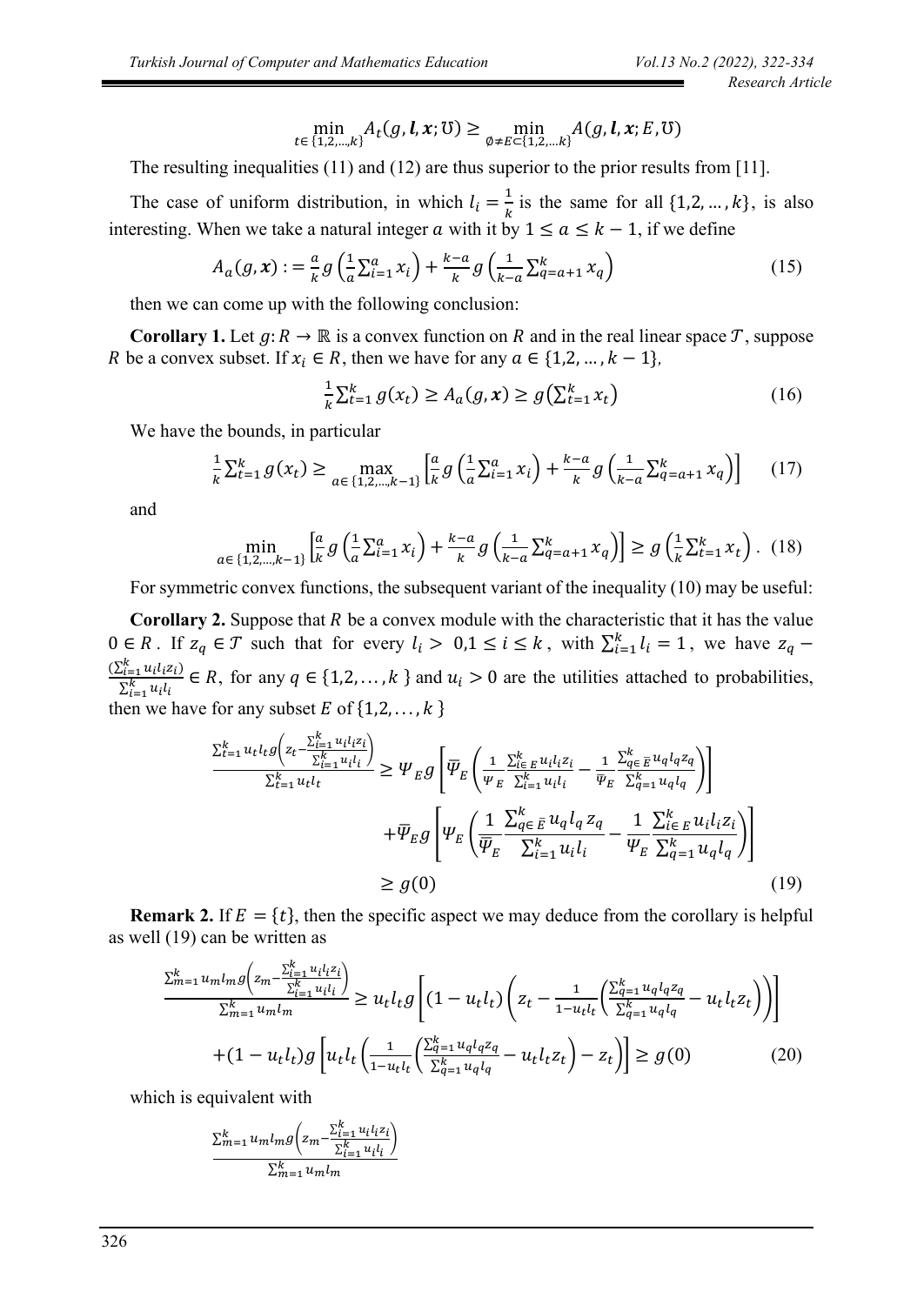$$
\geq u_t l_t g\left(z_t - \frac{\sum_{q=1}^k u_q l_q z_q}{\sum_{q=1}^k u_q l_q}\right) + (1 - u_t l_t) g\left[\frac{u_t l_t}{(1 - u_t l_t)} \left(\frac{\sum_{q=1}^k u_q l_q z_q}{\sum_{q=1}^k u_q l_q} - z_t\right)\right]
$$
\n
$$
\geq g(0)
$$
\n(21)

where  $t \in \{1, 2, ..., k\}$ .

**Remark 3.** The continuous versions are contemplated in [13], for the Lebesgue integral.

## **3.** Lower bound for 'useful' mean *g* −deviation

Suppose  $\mathcal T$  be a real linear space and  $u_i > 0$  are the utilities attached to probabilities. Define the 'useful' mean  $g$  – deviation of an  $k$  – tuple of vectors  $\mathbf{x} = (x_1, ..., x_k) \in \mathcal{T}^k$  with the likelihood dispensation  $\mathbf{l} = (l_1, ..., l_k)$  by the nonnegative amount for a convex function  $g: \mathcal{F} \to \mathbb{R}$  with the characteristics that  $g(0) = 0$ . then

$$
M_g(\bm{l}, \bm{x}; \bm{\mathrm{U}}) = \frac{\sum_{i=1}^k u_i l_i g\left(x_i - \frac{\sum_{t=1}^k u_t l_t x_t}{\sum_{t=1}^k u_t l_t}\right)}{\sum_{i=1}^k u_i l_i}
$$
(22)

Since  $M_a(l, x; \mathbb{U})$  is positive, this follows that 'useful' inequality of Jensen's and can be expressed as

$$
M_g(\bm{l}, \bm{x}; \bm{\upsilon}) \geq g\left(\frac{\sum_{i=1}^k u_i l_i \left(x_i - \frac{\sum_{t=1}^k u_t l_t x_t}{\sum_{t=1}^k u_t l_t}\right)}{\sum_{i=1}^k u_i l_i}\right) = g(0) = 0.
$$

For convex function  $g(x) = ||x||^h$ ,  $h \ge 1$ , and  $u_i > 0$  are the utilities attached to probabilities described on a normed linear space  $(T, ||\cdot||)$  provides a natural example of such variations. This is denoted by

$$
M_h(\boldsymbol{l}, \boldsymbol{x}; \mathbb{U}) = \frac{\sum_{i=1}^k u_i l_i \left\| x_i - \frac{\sum_{t=1}^k u_t l_t x_t}{\sum_{t=1}^k u_t l_t} \right\|^h}{\sum_{i=1}^k u_i l_i}
$$
(23)

The above measure called 'useful' mean  $h -$  absolute variance with distribution  $l =$  $(l_1, ..., l_k)$  of the  $k$  – tuple of vectors  $x \in \mathcal{T}^k$  and  $u_i > 0$  are the utilities attached to probabilities.

For the 'useful' mean  $g$  -deviation the following findings give a better lower bound.

**Theorem 2.** Assume that a convex function  $g: \mathcal{T} \to [0, \infty)$  with  $g(0) = 0$ . If  $x \in \mathcal{T}^k$  and  $l = (l_1, ..., l_k)$  is a likelihood dispensation with all  $l_i$  are not zero, then

$$
M_g(\mathbf{l}, \mathbf{x}; \mathbf{U}) \ge \max_{\emptyset \neq E \subset \{1, 2, ..., k\}} \left\{ \Psi_E g \left[ \overline{\Psi}_E \left( \frac{1}{\Psi_E} \frac{\sum_{i \in E}^k u_i l_i x_i}{\sum_{i=1}^k u_i l_i} - \frac{1}{\Psi_E} \frac{\sum_{q \in E}^k u_q l_q x_q}{\sum_{q=1}^k u_q l_q} \right) \right] \right\}
$$
  
+ 
$$
\Psi_E g \left( \frac{1}{\Psi_E} \frac{\sum_{q \in E}^k u_q l_q z_q}{\sum_{q=1}^k u_q l_q} - \frac{1}{\Psi_E} \frac{\sum_{i \in E}^k u_i l_i z_i}{\sum_{q=1}^k u_q l_q} \right) \right\} \ge 0
$$
 (24)

In special, we have

$$
M_g(\boldsymbol{l}, x; \mathbb{U}) \ge \max_{t \in \{1, 2, \dots, k\}} \left\{ (1 - u_t l_t) g \left[ \frac{u_t l_t}{(1 - u_t l_t)} \left( \frac{\sum_{m=1}^k u_m l_m x_m}{\sum_{m=1}^k u_m l_m} - x_t \right) \right] \right\}
$$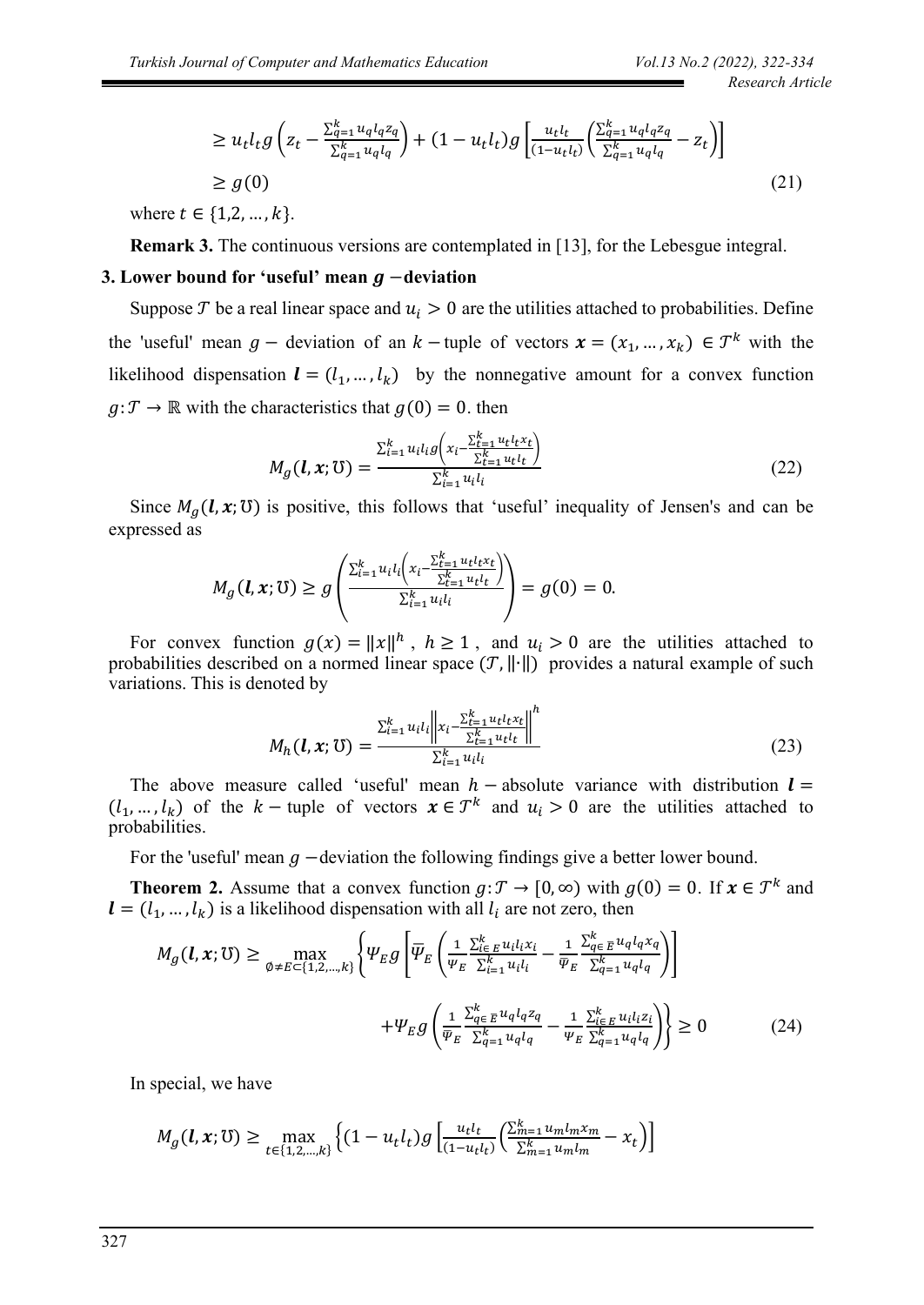$$
+u_t l_t g\left(x_t - \frac{\sum_{m=1}^k u_m l_m x_m}{\sum_{m=1}^k u_m l_m}\right)\ge 0\tag{25}
$$

**Proof.** Corollary 2 and Remark 2 provide the proof.

We have the following, in the particular case:

**Corollary 3.** Let a normed linear space to be  $(T, ||\cdot||)$ , and  $u_i > 0$  are the utilities attached to probabilities. If  $x = (x_1, ..., x_k) \in \mathcal{T}^k$  and  $\mathbf{l} = (l_1, ..., l_k)$  is a likelihood dispensation with all  $l_i$  are not zero, then we have for  $h \ge 1$ 

$$
M_h(\mathbf{l}, \mathbf{x}; \mathbb{U}) \ge \max_{\emptyset \neq E \subset \{1, 2, \dots, k\}} \left\{ \Psi_E \overline{\Psi}_E \left( \overline{\Psi}_E^{h-1} + \Psi_E^{h-1} \right) \left\| \frac{1}{\Psi_E} \frac{\Sigma_{i \in E}^k u_i l_i x_i}{\Sigma_{i=1}^k u_i l_i} - \frac{1}{\overline{\Psi}_E} \frac{\Sigma_{q \in E}^k u_q l_q x_q}{\Sigma_{q=1}^k u_q l_q} \right\|^h \right\} \ge 0 \quad (26)
$$

**Remark 4.** We can see that from the power function  $g(s)^h$ ,  $h \ge 1$  and then by the convexity of the function, we have

$$
\varPsi_E \overline{\varPsi}_E \left( \overline{\varPsi}_E^{h-1} + \varPsi_E^{h-1} \right) = \varPsi_E \overline{\varPsi}_E^h + \overline{\varPsi}_E^h \varPsi_E \geq (\varPsi_E \overline{\varPsi}_E + \overline{\varPsi}_E \varPsi_E)^h = 2^h \varPsi_E^h \overline{\varPsi}_E^h
$$

therefore

$$
\Psi_{E}\overline{\Psi}_{E}\left(\overline{\Psi}_{E}^{h-1} + \Psi_{E}^{h-1}\right) \left\| \frac{1}{\Psi_{E}} \frac{\sum_{i \in E}^{k} u_{i} l_{i} x_{i}}{\sum_{i=1}^{k} u_{i} l_{i}} - \frac{1}{\Psi_{E}} \frac{\sum_{q \in E}^{k} u_{q} l_{q} x_{q}}{\sum_{q=1}^{k} u_{q} l_{q}} \right\|^{h}
$$
\n
$$
\geq 2^{h} \Psi_{E}^{h} \overline{\Psi}_{E}^{h} \left\| \frac{1}{\Psi_{E}} \frac{\sum_{i \in E}^{k} u_{i} l_{i} x_{i}}{\sum_{i=1}^{k} u_{i} l_{i}} - \frac{1}{\Psi_{E}} \frac{\sum_{q \in E}^{k} u_{q} l_{q} x_{q}}{\sum_{q=1}^{k} u_{q} l_{q}} \right\|^{h}
$$
\n
$$
= 2^{h} \left\| \overline{\Psi}_{E} \frac{\sum_{i \in E}^{k} u_{i} l_{i} x_{i}}{\sum_{i=1}^{k} u_{i} l_{i}} - \Psi_{E} \frac{\sum_{q \in E}^{k} u_{q} l_{q} x_{q}}{\sum_{q=1}^{k} u_{q} l_{q}} \right\|^{h}
$$
\n
$$
(27)
$$

Since

$$
\overline{\Psi}_{E} \frac{\sum_{i \in E}^{k} u_{i} l_{i} x_{i}}{\sum_{i=1}^{k} u_{i} l_{i}} - \Psi_{E} \frac{\sum_{q \in E}^{k} u_{q} l_{q} x_{q}}{\sum_{q=1}^{k} u_{q} l_{q}} = (1 - \Psi_{E}) \frac{\sum_{i \in E}^{k} u_{i} l_{i} x_{i}}{\sum_{i=1}^{k} u_{i} l_{i}} - \Psi_{E} \left( \frac{\sum_{t=1}^{k} u_{t} l_{t} x_{t}}{\sum_{t=1}^{k} u_{t} l_{t}} - \frac{\sum_{i \in E}^{k} u_{i} l_{i} x_{i}}{\sum_{q=1}^{k} u_{q} l_{q}} \right)
$$
\n
$$
= \frac{\sum_{i \in E}^{k} u_{i} l_{i} x_{i}}{\sum_{i=1}^{k} u_{i} l_{i}} - \Psi_{E} \frac{\sum_{t=1}^{k} u_{t} l_{t} x_{t}}{\sum_{t=1}^{k} u_{t} l_{t}},
$$
\n(28)

then we conclude (26)-(28) to get the related, however, more relevant lower bound.

$$
M_h(\mathbf{l}, \mathbf{x}; \mathbb{U}) \ge 2^h \max_{\emptyset \neq E \subset \{1, 2, \dots, k\}} \left\{ \left\| \frac{\sum_{i \in E}^k u_i l_i x_i}{\sum_{q=1}^k u_q l_q} - \Psi_E \frac{\sum_{t=1}^k u_t l_t x_t}{\sum_{t=1}^k u_t l_t} \right\|^h \right\} (\ge 0) \tag{29}
$$

The following is an instance for 'useful' mean  $h$  –absolute deviation: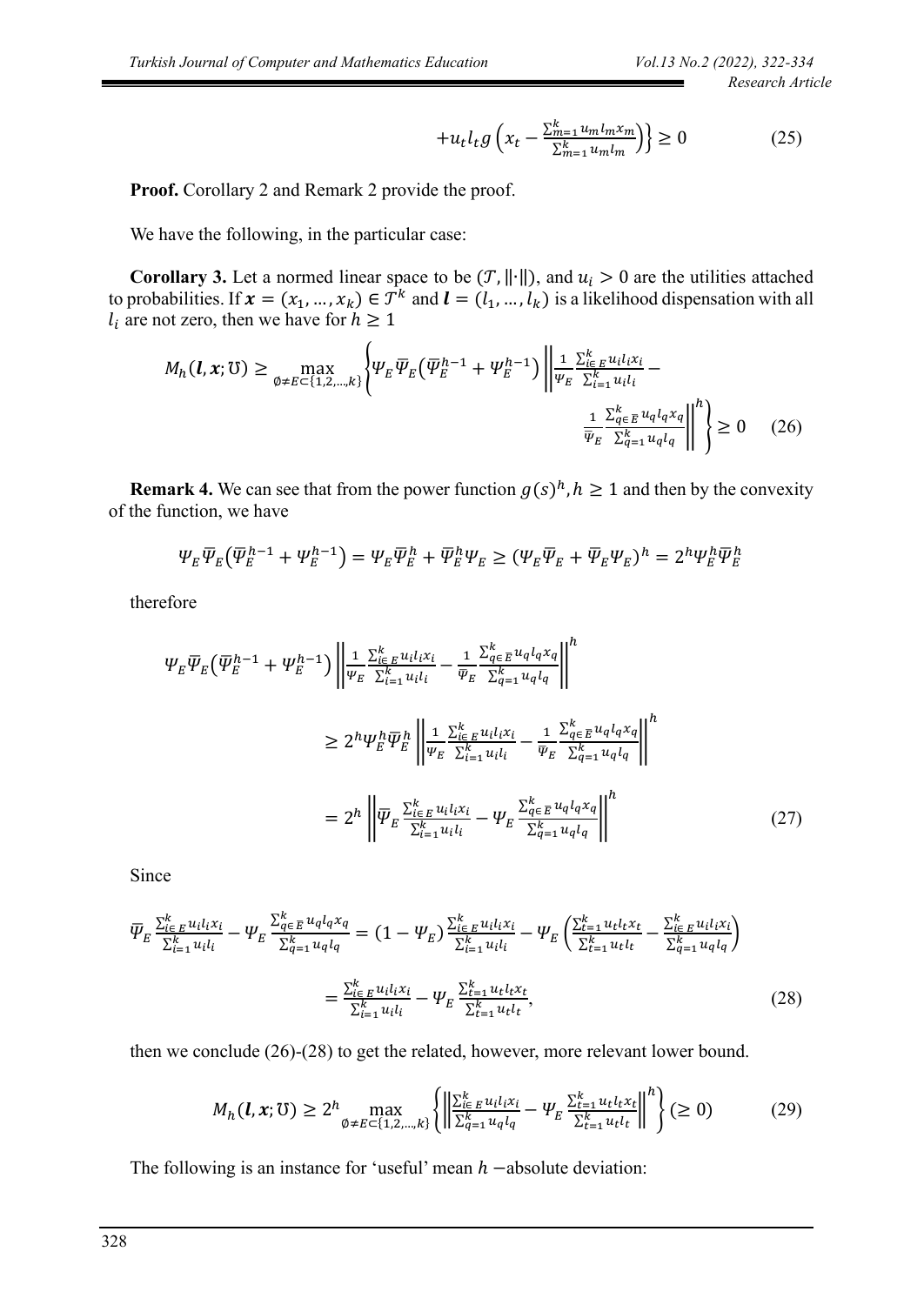**Corollary 4.** Let a normed linear space  $(T, ||\cdot||)$ , and  $u_i > 0$  are the utilities attached to probabilities. If  $x \in \mathcal{T}^k$  and  $\mathbf{l} = (l_1, ..., l_k)$  is a likelihood dispensation with all  $l_i$  are not zero, then we have for  $h \geq 1$ 

$$
M_h(\mathbf{l}, \mathbf{x}; \mathbb{U}) \ge \max_{t \in \{1, 2, \dots, k\}} \left\{ \left[ (1 - u_t l_t)^{1 - h} \cdot u_t^h l_t^h + u_t l_t \right] \left\| x_t - \frac{\sum_{m=1}^k u_m l_m z_m}{\sum_{m=1}^k u_m l_m} \right\|^h \right\} \tag{30}
$$

**Remark 5.** Since the function is strictly increasing on [0,1) as well as  $v_h(s)$  =  $(1 - s)^{1 - h} s^h + s, h \ge 1, s \in [0, 1)$ , therefore

$$
\min_{t \in \{1, 2, \dots, k\}} \{ (1 - u_t l_t)^{1 - h} \cdot u_t^h l_t^h + u_t l_t \} = u_a l_a + (1 - u_a l_a)^{1 - h} \cdot u_a^h l_a^h
$$

Where  $u_a l_a = \min_{t \in \{1, 2, \dots, k\}} u_t l_t$ , we get the next inequality by (30):

$$
M_h(\mathbf{l}, \mathbf{x}; \mathbf{U}) \ge [u_a l_a + (1 - u_a l_a)^{1-h} \cdot u_a^h l_a^h] \max_{t \in \{1, 2, \dots, k\}} \left\| x_t - \frac{\sum_{m=1}^k u_m l_m x_m}{\sum_{m=1}^k u_m l_m} \right\|^l \tag{31}
$$

which may be better appropriate for usage (see also [12]).

### **4.** Application for 'useful' mean  $q$  −divergence

If  $u_i > 0$  are the utilities attached to probabilities and let  $g: [0, \infty) \to \mathbb{R}$  be convex, then 'useful' mean  $q$  -divergence functional is

$$
S_g(\boldsymbol{l}, \boldsymbol{r}; \mathbb{U}) = \frac{\sum_{i=1}^k u_i r_i g\left(\frac{l_i}{r_i}\right)}{\sum_{i=1}^k u_i r_i} \tag{32}
$$

A generalized measure of information was developed by Csiszar [7], a "distance function" on the set of likelihood dispensation  $\mathbb{S}^k$ . We defined a set of utility distributions  $\mathbb{U}^k$ , let  $\mathbf{l} =$  $(l_1, l_2, ..., l_k)$  and  $r = (r_1, r_2, ..., r_k)$  are positive sequences and  $U = (u_1, u_2, ..., u_k)$ . Undefined expressions are interpreted in the same way as in [7].

$$
g(0) = \lim_{s \to 0^+} g(s), 0 g\left(\frac{0}{0}\right) = 0, \ 0 g\left(\frac{b}{0}\right) = \lim_{r \to 0^+} rg\left(\frac{b}{r}\right) = b \lim_{s \to \infty} \frac{g(s)}{s}, b > 0
$$

Csiszar and Korner [8] were essentially stated the following results:

- (i)  $S_g(\mathbf{l}, \mathbf{r}; \mathbf{U})$  is jointly convex in  $\mathbf{l}, \mathbf{r}$ , if g is convex
- (ii) We have,  $\forall$  **l**,  $r \in T^k_+$

$$
S_g(\boldsymbol{l}, \boldsymbol{r}; \mathbb{U}) \ge \frac{\sum_{q=1}^k u_q r_q g\left(\frac{\sum_{q=1}^k l_q}{\sum_{q=1}^k r_q}\right)}{\sum_{q=1}^k u_q r_q} \tag{33}
$$

Equality holds in (33) if and only if  $\frac{l_1}{r_1} = \frac{l_2}{r_2}$  $\frac{l_2}{r_2} = \cdots = \frac{l_k}{r_k}$  $\frac{d}{r_k}$ , if g is strictly convex.

We have the inequality, for every  $l, r \in T^k_+$  and  $u_i > 0$  are the utilities attached to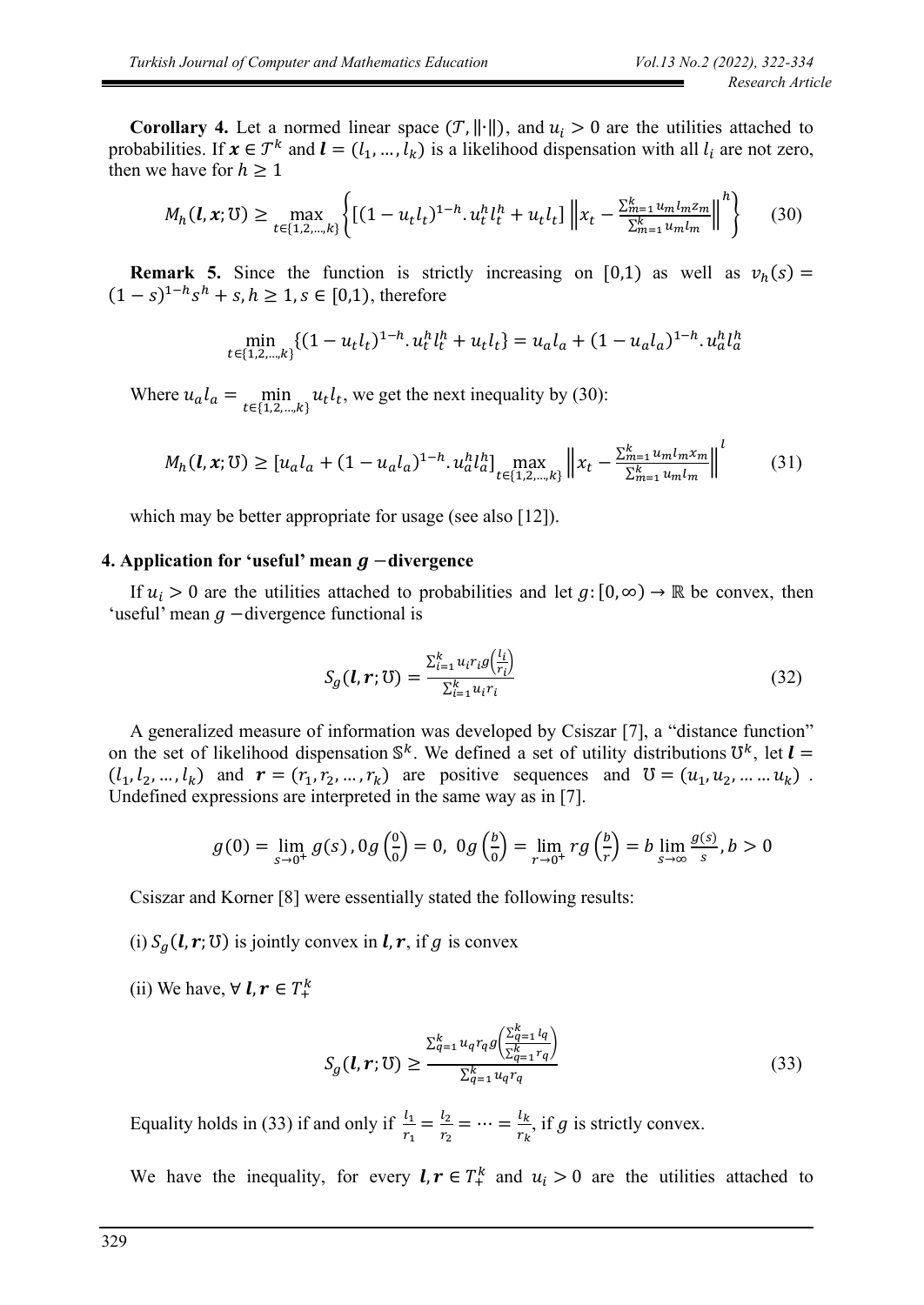probabilities with  $\sum_{i=1}^{k} l_i = \sum_{i=1}^{k} r_i$ , if  $g(1) = 0$  i.e., g is normalized, then

$$
S_g(l, r; \mathbf{U}) \ge 0. \tag{34}
$$

If **l**,  $r \in \mathbb{S}^k$  in a particular case, then (34) is valid. This is the  $g$  -divergence's well-known positivity characteristic.

As follows, we try to generalize this notion in linear space to the functions defined on a cone. To begin, we note that if the following two criteria are fulfilled, the subset  $N$  is a cone, in a linear space  $\mathcal{T}$ :

- (i) we have  $x + z \in N$ , for any  $x, z \in N$ ;
- (ii) we have  $\alpha x \in N$ , for any  $x \in N$  and any  $\alpha \geq 0$

For the convex function  $g: N \to \mathbb{R}$ , we may define the following 'useful'  $g$  –divergence of y with r for a likelihood dispensation  $r \in \mathbb{S}^k$ , and given  $k$  – tuple of vectors  $y =$  $(y_1, y_2, ..., y_k) \in N^k$ ,  $u_i > 0$  are the utilities attached to probabilities denoted by  $\sigma$  with all entries are not zero.

$$
S_g(\mathbf{y}, \mathbf{r}; \mathbf{U}) \ge \frac{\sum_{i=1}^k u_i r_i g\left(\frac{\sum_{q=1}^k y_i}{\sum_{q=1}^k r_i}\right)}{\sum_{i=1}^k u_i r_i}
$$
(35)

If  $\mathcal{T} = \mathbb{R}, x = \mathbf{l} \in \mathbb{S}^k$ , and  $N = [0, \infty)$  then it is self-evident that we have the basic notion of the  $g$  –divergence connected with a function  $g: [0, \infty) \to \mathbb{R}$ .

Now, a likelihood dispensation  $r \in \mathbb{S}^k$  with all entries are not zero, for each nonvoid set E of  $\{1, 2, ..., k\}$ , for a given  $k$  -tuple of vectors  $x \in N^k$  and utility distributions  $\mathfrak{V} \in \mathfrak{V}^k$ , then

$$
\boldsymbol{r}_E = (K_E, \overline{K}_E) \in \mathbb{S}^2, \boldsymbol{x}_E = (\mathcal{T}_E, \overline{\mathcal{T}}_E) \in N^2 \text{ and } \mathcal{U}_E \in \mathcal{U}^k
$$

It is obvious that

$$
S_g(\boldsymbol{x}_E,\boldsymbol{r}_E;\mathbb{U}_E) = \mathbb{U}_E K_E g\left(\frac{\mathcal{T}_E}{K_E}\right) + \overline{\mathbb{U}}_E \overline{K}_E g\left(\frac{\overline{\mathcal{T}}_E}{\overline{K}_E}\right).
$$

Where  $T_E = \sum_{i \in E} x_i$ , and  $\bar{T}_E = T_{\bar{E}}$ , as above. In a linear space, for the  $g$  -divergence of  $k$  –tuple of vectors the following inequality stands:

**Theorem 3.** On the cone N, let  $g: N \to \mathbb{R}$  be a convex function. Then, for any nonempty subset E of  $\{1,2,...,k\}$  and every  $k$  -tuple of vectors  $x \in N^k$ , utility distributions  $\mathbb{U} \in \mathbb{U}^k$  and a likelihood dispensation  $r \in \mathbb{S}^k$  with all values are not zero, we get

$$
S_g(\boldsymbol{x}, \boldsymbol{r}; \mathcal{U}) \ge \max_{\emptyset \neq E \subset \{1, 2, \dots, k\}} S_g(\boldsymbol{x}_E, \boldsymbol{r}_E; \mathcal{U}_E) \ge S_g(\boldsymbol{x}_E, \boldsymbol{r}_E; \mathcal{U}_E)
$$
  
 
$$
\ge \min_{\emptyset \neq E \subset \{1, 2, \dots, k\}} S_g(\boldsymbol{x}_E, \boldsymbol{r}_E; \mathcal{U}_E) \ge g(\mathcal{J}_k)
$$
(36)

Where  $\mathcal{T}_k = \sum_{i=1}^k x_i$ 

**Proof.** The proof is the same as Theorem 1.

We conclude that  $g(\mathcal{T}_k) \ge 0$  is a necessary stipulation for the validity of  $S_g(x, r; \mathbb{U})$  about any likelihood dispensation  $r \in \mathbb{S}^k$  with all values are not zero for every  $k$  -tuple of vectors  $x \in N^k$ . If  $x = l \in \mathbb{S}^k$  in the scalar case, then  $g(1) \ge 0$  is a necessary stipulation for the positiveness of the 'useful'  $g$  -divergence  $S_g(\mathbf{l}, \mathbf{r}; \mathbf{U})$ .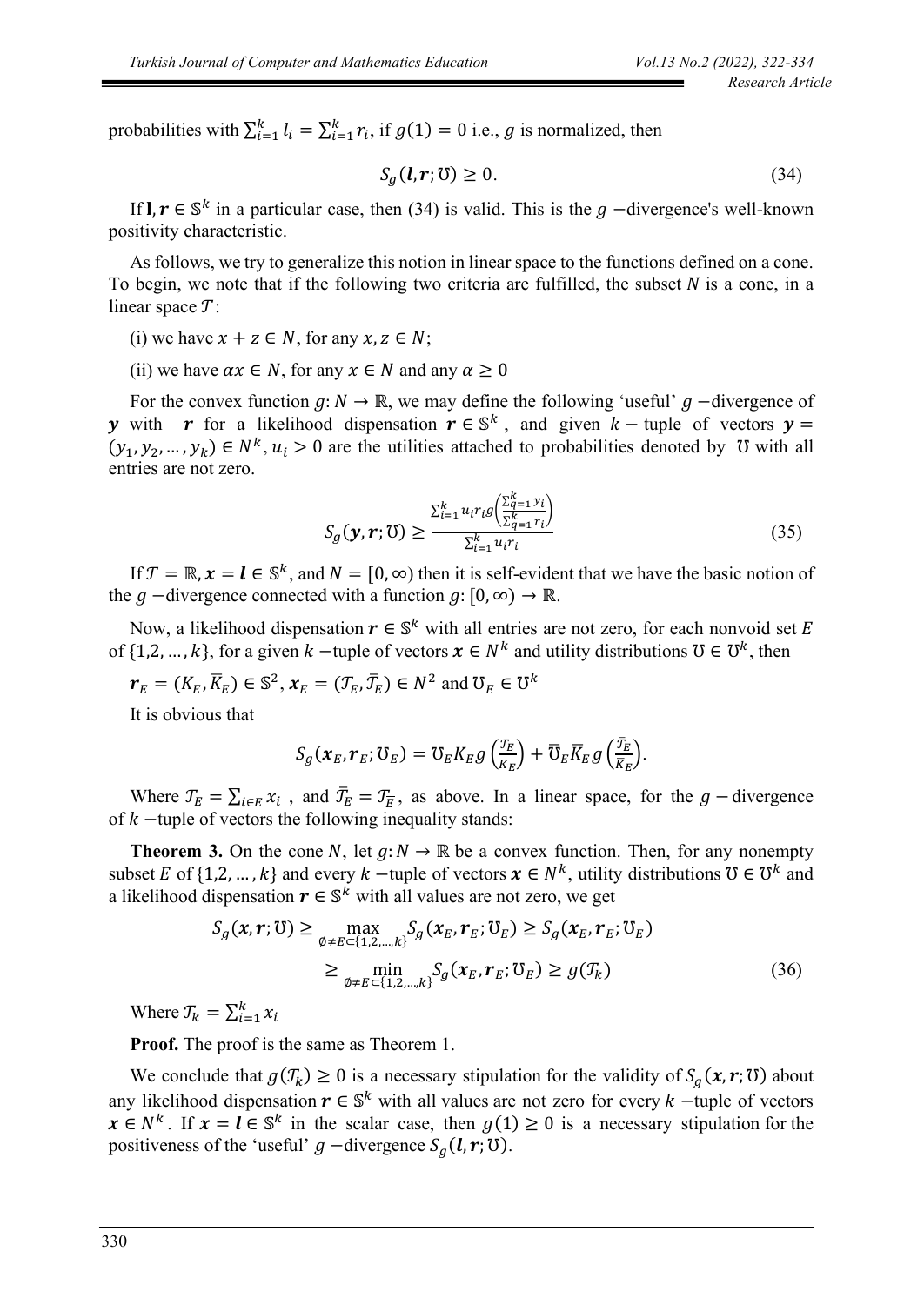**Corollary 5.** Consider a normalized convex function to be  $g: [0, \infty) \to \mathbb{R}$ , and  $u_i > 0$  are the utilities attached to probabilities. Therefore, we have for any  $\bm{l}, \bm{r} \in \mathbb{S}^k$  and  $\bm{\mathcal{U}} \in \bm{\mathcal{U}}^k$ 

$$
S_g(\boldsymbol{l}, \boldsymbol{r}; \mathbb{U}) \ge \max_{\emptyset \neq E \subset \{1, 2, \dots, k\}} \left[ K_E g \left( \frac{\sigma_E \psi_E}{K_E} \right) + (1 - K_E) g \left( \frac{1 - \sigma_E \psi_E}{1 - K_E} \right) \right] \ge 0 \tag{37}
$$

We have given lower bounds for several  $q$  -divergences utilized in Statistics, Probability Theory, including Information Theory in the following sections.

The convex function  $g(s) = |s - 1|$ ,  $s \in \mathbb{R}$  defines the 'useful' total variation distance, which is given in:

$$
W(\mathbf{l}, \mathbf{r}; \mathbf{U}) = \frac{\sum_{q=1}^{k} u_q r_q \left| \frac{u_q l_q}{u_q r_q} - 1 \right|}{\sum_{q=1}^{k} u_q r_q} = \frac{\sum_{q=1}^{k} |u_q l_q - u_q r_q|}{\sum_{q=1}^{k} u_q r_q}.
$$
(38)

For the total variation distance, the following improvement of the optimism disparity can be stated such as.

**Proposition 1.** For any  $l, r \in \mathbb{S}^k$  and utility distributions  $\mathbb{U} \in \mathbb{U}^k$ , we have the inequality:

$$
W(\boldsymbol{l}, \boldsymbol{r}; \mathbb{U}) \ge 2 \max_{\emptyset \neq E \subset \{1, 2, \dots, k\}} |\mathbb{U}_E \Psi_E - K_E|
$$
\n(39)

**Proof.** The inequality (37) for  $g(s) = |s - 1|$ ,  $s \in \mathbb{R}$  completes the proof.

For the convex function  $g(s) = (s - 1)^2$ ,  $s \in \mathbb{R}$ , then 'useful' K. Pearson  $\chi^2$  -divergence is acquired and given by

$$
\chi^{2}(\mathbf{l}, \mathbf{r}; \mathbf{U}) = \frac{\sum_{q=1}^{k} u_q r_q \left(\frac{u_q l_q}{u_q r_q} - 1\right)^2}{\sum_{q=1}^{k} u_q r_q} = \frac{\sum_{q=1}^{k} (u_q l_q - u_q r_q)^2}{(u_q r_q) \sum_{q=1}^{k} u_q r_q}
$$
(40)

**Proposition 2.** For any  $l, r \in \mathbb{S}^k$  and utility distributions  $\mathbb{U} \in \mathbb{U}^k$ , we have the inequality:

$$
\chi^{2}(l, r; \mathbb{U}) \ge \max_{\emptyset \neq E \subset \{1, 2, \dots, k\}} \left\{ \frac{(\mathbb{U}_{E} \Psi_{E} - K_{E})^{2}}{K_{E}(1 - K_{E})} \right\}
$$
  
\n
$$
\geq 4 \max_{\emptyset \neq E \subset \{1, 2, \dots, k\}} (\mathbb{U}_{E} \Psi_{E} - K_{E})^{2} \ (\geq 0)
$$
 (41)

**Proof.** For the function  $g(s) = (s - 1)^2$ ,  $s \in \mathbb{R}$  on applying the inequality (37), we get

$$
\chi^{2}(l, r; \mathbb{U}) \ge \max_{\emptyset \neq E \subset \{1, 2, \dots, k\}} \left\{ (1 - K_{E}) g \left( \frac{1 - \mathbb{U}_{E} \psi_{E}}{1 - K_{E}} - 1 \right)^{2} + K_{E} \left( \frac{\mathbb{U}_{E} \psi_{E}}{K_{E}} - 1 \right)^{2} \right\}
$$
\n
$$
= \max_{\emptyset \neq E \subset \{1, 2, \dots, k\}} \left\{ \frac{(\mathbb{U}_{E} \psi_{E} - K_{E})^{2}}{K_{E} (1 - K_{E})} \right\}.
$$

Since

$$
K_E(1 - K_E) \le \frac{1}{4} [K_E + (1 - K_E]^2 = \frac{1}{4}
$$

then

$$
\frac{(\mathbf{U}_E \Psi_E - K_E)^2}{K_E (1 - K_E)} \ge 4 (\mathbf{U}_E \Psi_E - K_E)^2
$$

for each  $E \subset \{1,2,\ldots,k\}$ , that establishes the last portion of (41).

For  $g: (0, \infty) \to \mathbb{R}$ ,  $g(s) = s \ln s$ , the 'useful' Kullback-Leibler (KL-divergence) and denote it by  $D(l, r; \mathbb{U})$  may be calculated as follows: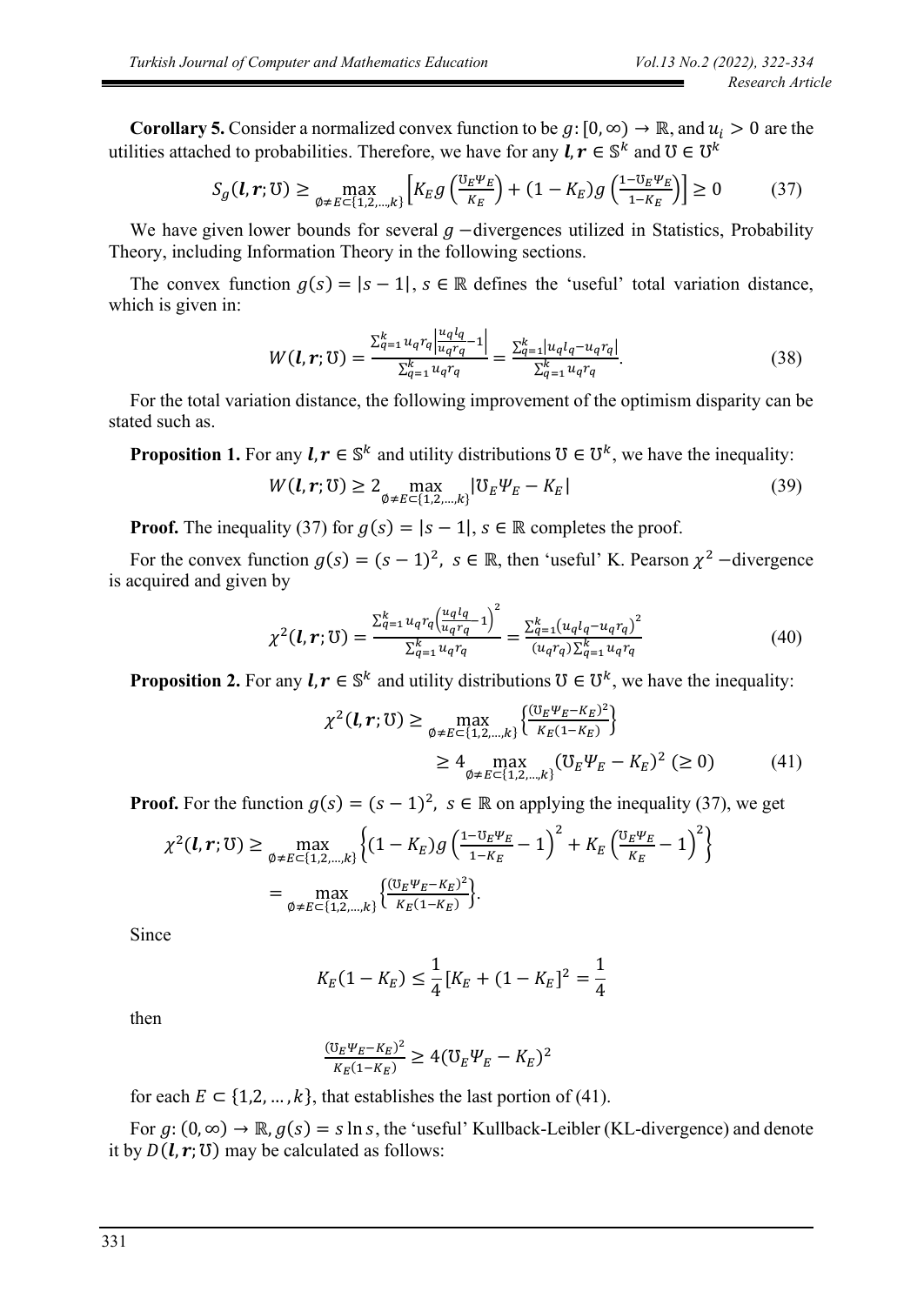$$
D(\boldsymbol{l}, \boldsymbol{r}; \mathbf{U}) = \frac{\sum_{q=1}^{k} r_q \cdot \frac{u_q l_q}{r_q} \ln\left(\frac{u_q l_q}{r_q}\right)}{\sum_{q=1}^{k} u_q r_q} = \frac{\sum_{q=1}^{k} u_q l_q \ln\left(\frac{u_q l_q}{r_q}\right)}{\sum_{q=1}^{k} u_q r_q}
$$
(42)

**Proposition 3.** We have the inequality, for any  $l, r \in \mathbb{S}^k$  and utility distributions  $\mathbb{U} \in \mathbb{U}^k$ :

$$
D(\boldsymbol{l}, \boldsymbol{r}; \mathcal{U}) \ge \left[ \max_{\emptyset \neq E \subset \{1, 2, \dots, k\}} \left\{ \left( \frac{1 - \mathbb{U}_E \Psi_E}{1 - K_E} \right)^{1 - \Psi_E} \cdot \left( \frac{\mathbb{U}_E \Psi_E}{K_E} \right)^{\mathbb{U}_E \Psi_E} \right\} \right] \ge 0 \tag{43}
$$

**Proof.** Corollary 5 demonstrates the first inequality by utilizing the harmonic mean and geometric mean inequality,

$$
w^{\gamma} x^{1-\gamma} \ge \frac{1}{\frac{\gamma}{x} + \frac{1-\gamma}{z}}, \ w, x > 0, \gamma \in [0,1]
$$

for  $w = \frac{\sigma_E \psi_E}{\nu}$  $\frac{E^{\Psi}E}{K_E}$ ,  $x = \frac{1 - \mathbb{U}_E \Psi_E}{1 - K_E}$  $\frac{-\sigma_E + E}{1 - K_E}$  and  $\gamma = \mathcal{U}_E \Psi_E$ , we have  $\left(\frac{1-\mathfrak{V}_E\Psi_E}{1-\mathfrak{V}_E}\right)$  $\frac{-E_{E}E_{E}}{1-K_{E}}$ ) 1− $\sigma_E \Psi_E$ .  $K_E\left(\frac{\sigma_E \Psi_E}{\kappa_E}\right)$  $\frac{E^T E}{K_E}$  $\mathfrak{v}_E \Psi_E$ ≥ 1

for any  $E \subset \{1,2,\ldots,k\}$ , implying that the second portion of (43).

The 'useful' Jeffreys divergence (UJD) is another important divergence measure in Information Theory, for the function  $g(s) = s \ln s$ ,  $s > 0$ .

$$
UJD(\boldsymbol{l},\boldsymbol{r};\mathbb{U}) = \frac{\sum_{q=1}^{k} r_q \cdot \left(\frac{u_q l_q}{r_q} - 1\right) \ln\left(\frac{u_q l_q}{r_q}\right)}{\sum_{q=1}^{k} u_q r_q} = \frac{\sum_{q=1}^{k} (u_q l_q - r_q) \ln\left(\frac{u_q l_q}{r_q}\right)}{\sum_{q=1}^{k} u_q r_q},\tag{44}
$$

**Proposition 4.** For any  $l, r \in \mathbb{S}^k$  and utility distributions  $\mathbb{U} \in \mathbb{U}^k$ , then we have the inequality:

$$
UJD(\boldsymbol{l}, \boldsymbol{r}; \mathbb{U}) \ge \ln \left( \max_{\emptyset \neq E \subset \{1, 2, \dots, k\}} \left\{ \left[ \frac{1 - \mathbb{U}_E \Psi_E}{1 - K_E} \right]^{(K_E - \mathbb{U}_E \Psi_E)} \right\} \right)
$$
  

$$
\ge \max_{\emptyset \neq E \subset \{1, 2, \dots, k\}} \left[ \frac{(K_E - \mathbb{U}_E \Psi_E)^2}{K_E + \mathbb{U}_E \Psi_E - 2K_E \mathbb{U}_E \Psi_E} \right] \ge 0
$$
 (45)

**Proof.** Using the inequality (37) for  $g(s) = (s - 1) \ln s$ , we arrive at

$$
UJD(\boldsymbol{l}, \boldsymbol{r}; \mathfrak{V}) \ge \max_{t \in \{1, 2, \ldots, k\}} \left\{ (1 - K_E) \left[ \left( \frac{1 - \mathbb{U}_E \Psi_E}{1 - K_E} - 1 \right) \ln \left( \frac{1 - \mathbb{U}_E \Psi_E}{1 - K_E} \right) \right] \right\}
$$
  
\n
$$
+ K_E \left( \frac{\mathbb{U}_E \Psi_E}{K_E} - 1 \right) \ln \left( \frac{\mathbb{U}_E \Psi_E}{K_E} \right) \right\}
$$
  
\n
$$
= \max_{t \in \{1, 2, \ldots, k\}} \left\{ (K_E - \mathbb{U}_E \Psi_E) \ln \left( \frac{1 - \mathbb{U}_E \Psi_E}{1 - K_E} \right) - (K_E - \mathbb{U}_E \Psi_E) \ln \left( \frac{\mathbb{U}_E \Psi_E}{K_E} \right) \right\}
$$
  
\n
$$
= \max_{t \in \{1, 2, \ldots, k\}} \left\{ (K_E - \mathbb{U}_E \Psi_E) \ln \left[ \frac{(1 - \mathbb{U}_E \Psi_E) K_E}{(1 - K_E) \mathbb{U}_E \Psi_E} \right] \right\},
$$

We use the basic disparity with positive numbers as a starting point, for proving the first inequality in (45).

$$
\frac{\ln c - \ln d}{c - d} \ge \frac{2}{c + d}, c, d > 0
$$

We have

$$
(K_E - \mathbb{U}_E \Psi_E) \left[ \ln \left( \frac{1 - \mathbb{U}_E \Psi_E}{1 - K_E} \right) - \ln \left( \frac{\mathbb{U}_E \Psi_E}{K_E} \right) \right]
$$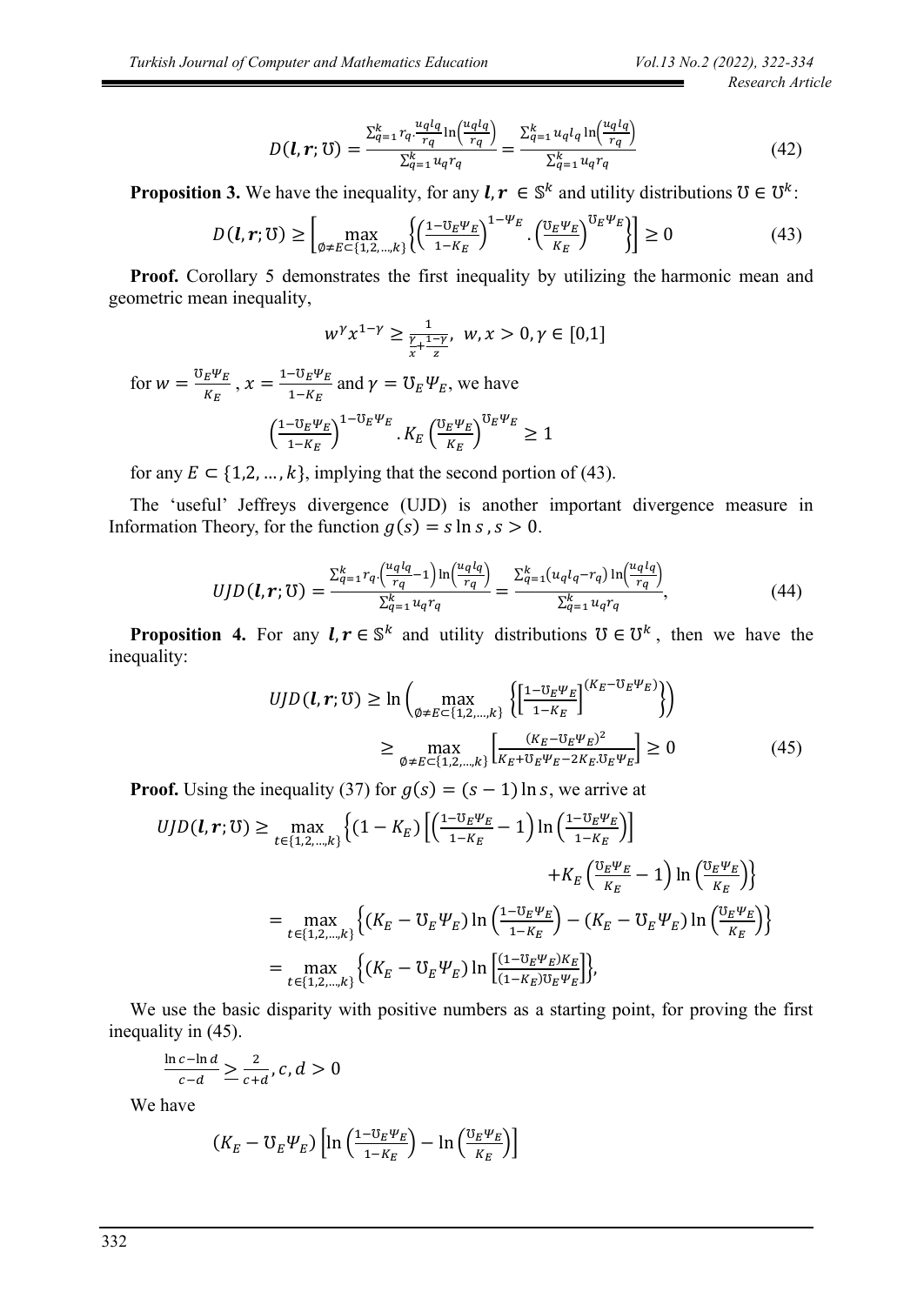$$
= (K_E - \mathbf{U}_E \Psi_E). \frac{\ln(\frac{1 - \mathbf{U}_E \Psi_E}{1 - K_E}) - \ln(\frac{\mathbf{U}_E \Psi_E}{K_E})}{\frac{1 - \mathbf{U}_E \Psi_E}{1 - K_E} \cdot \frac{[\frac{1 - \mathbf{U}_E \Psi_E}{K_E} - \frac{\mathbf{U}_E \Psi_E}{K_E}]}{K_E}]}
$$
\n
$$
= \frac{(K_E - \mathbf{U}_E \Psi_E)^2}{K_E (1 - K_E)} \cdot \frac{\ln(\frac{1 - \mathbf{U}_E \Psi_E}{1 - K_E}) - \ln(\frac{\mathbf{U}_E \Psi_E}{K_E})}{\frac{1 - \mathbf{U}_E \Psi_E}{1 - K_E} \cdot \frac{\mathbf{U}_E \Psi_E}{K_E}}}{\frac{K_E - \mathbf{U}_E \Psi_E)^2}{\frac{1 - \mathbf{U}_E \Psi_E}{K_E} \cdot \frac{\mathbf{U}_E \Psi_E}{K_E}}}
$$
\n
$$
\geq \frac{(K_E - \mathbf{U}_E \Psi_E)^2}{K_E (1 - K_E)} \cdot \frac{2}{\frac{1 - \mathbf{U}_E \Psi_E}{1 - K_E} \cdot \frac{\mathbf{U}_E \Psi_E}{K_E}} = \frac{2(K_E - \mathbf{U}_E \Psi_E)^2}{K_E + \mathbf{U}_E \Psi_E - 2K_E \cdot \mathbf{U}_E \Psi_E} \geq 0
$$

Given the second inequality in (45), for each  $E \subset \{1,2,\dots,k\}.$ 

# **5.Conclusion**

In both theory and practice, the classical Jensen's inequality is extremely essential. Using the generalized functional, we were able to refine Jensen's inequality  $(10) - (21)$  in real linear space. In addition, we discovered new and sharp bounds of Shannon's entropy as well as various  $g$  – divergence metrics in information theory. We will continue to investigate potential applications of the newly discovered inequalities in future research.

# **References**

- 1. Adil Khan, M., G. Ali Khan, T. Ali, A. Kilicman. On the refinement of Jensen"s inequality,Applied Mathematics and Computation 2015; 262: 128–135.
- 2. Bakula, M.K., J. Pecaric. On the Jensen's inequality for convex functions on the coordinates in a rectangle from the plane, Taiwanese J. Math. 2006; 10: 1271-1292.
- 3. Bakula, M.K., J. Pecaric, J. Peric. On the converse Jensen's inequality, Appl. Math. Comput. 2012; 218: 6566-6575.
- 4. Beesack, P.R., Pecaric. On Jessen's inequality for convex functions, J. Math. Anal. Appl. 1985; 110,536-552.
- 5. Belis, M. and S. Guiasu. A quantitative-qualitative measure of information in Cybernetics System, IEEE Trans. Inform. Theory, IT 1968; 14: 593-594.
- 6. Chandy, T.W. And J.B. Mcliod. On a functional equation, Proc. Edinburgh Maths 1960; 43, 7-8.
- 7. Csiszar, I., Information-type measures of differences of probability distributions and indirect observations, Studia Sci. Math. Hung. 1967; 2: 229-318.
- 8. Csiszar, I., J. Korner, Information Theory: Coding Theorems for Discrete Memoryless Systems, Academic Press, New York, 1981.
- 9. Dwivedi P.P., Sharma D.K. Lower and Upper Bounds for 'Useful' Renyi Information Rate. Advances in Computing and Data Sciences. ICACDS 2021. Communications in Computer and Information Science, vol 1441. Springer, Cham. 2021, doi:10.1007/978-3-030-88244- 0\_26
- 10. Dragomir, S.S. A further improvement of Jensen's inequality.' Tamkang J. Math. 1994; 25  $(1): 29-36.$
- 11. Dragomir, S.S. A new refinement of Jensen's inequality in linear spaces with applications, Math. Comput. Model. 2010; 52: 1497-1505.